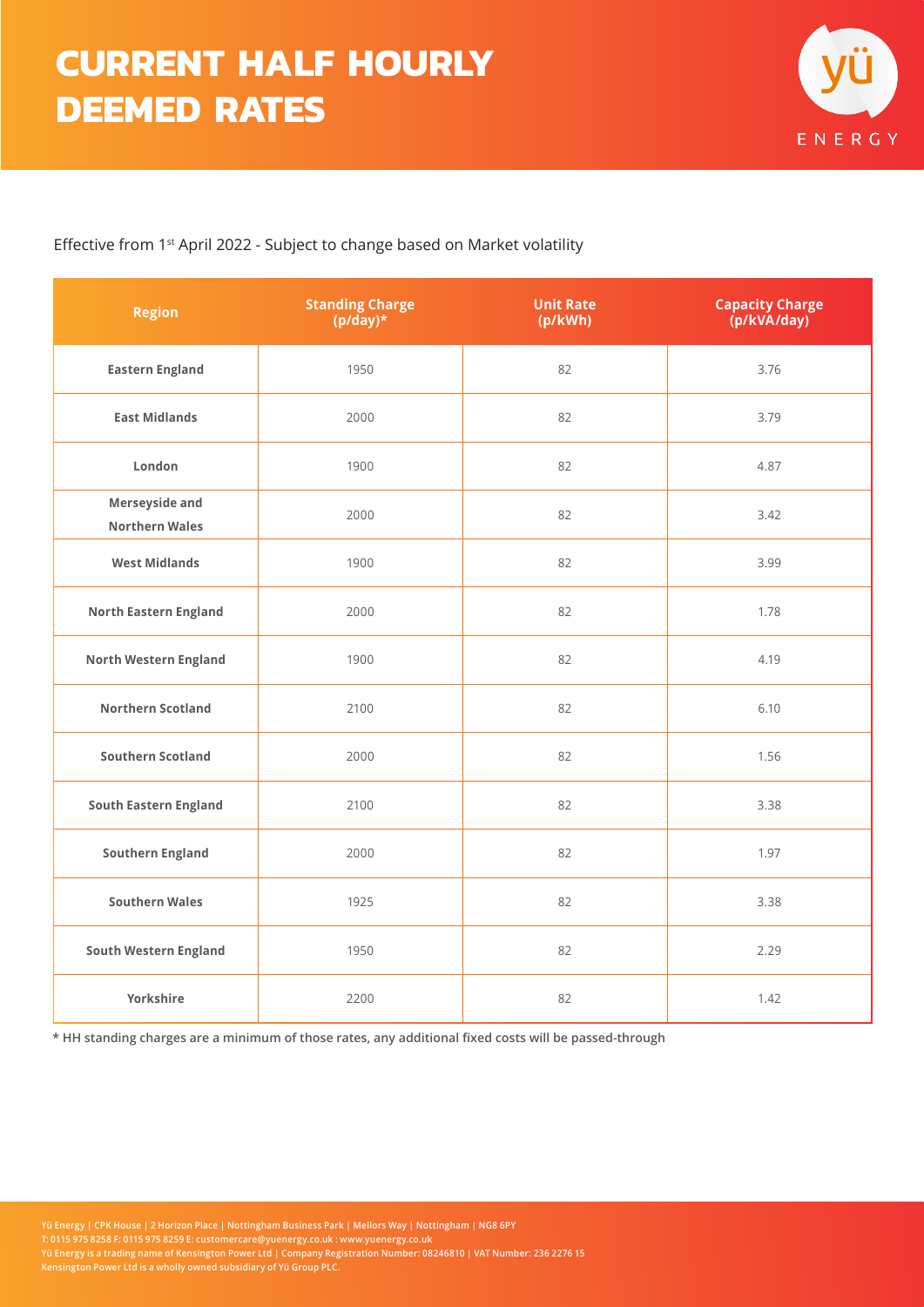## **CURRENT NON-HALF HOURLY DEEMED RATES**



## Effective from 1st April 2022 - Subject to change based on Market volatility

| <b>Standing Charge</b><br>(p/day) | <b>Unit Rate</b><br>(p/kWh) |  |  |
|-----------------------------------|-----------------------------|--|--|
| 159                               | 80                          |  |  |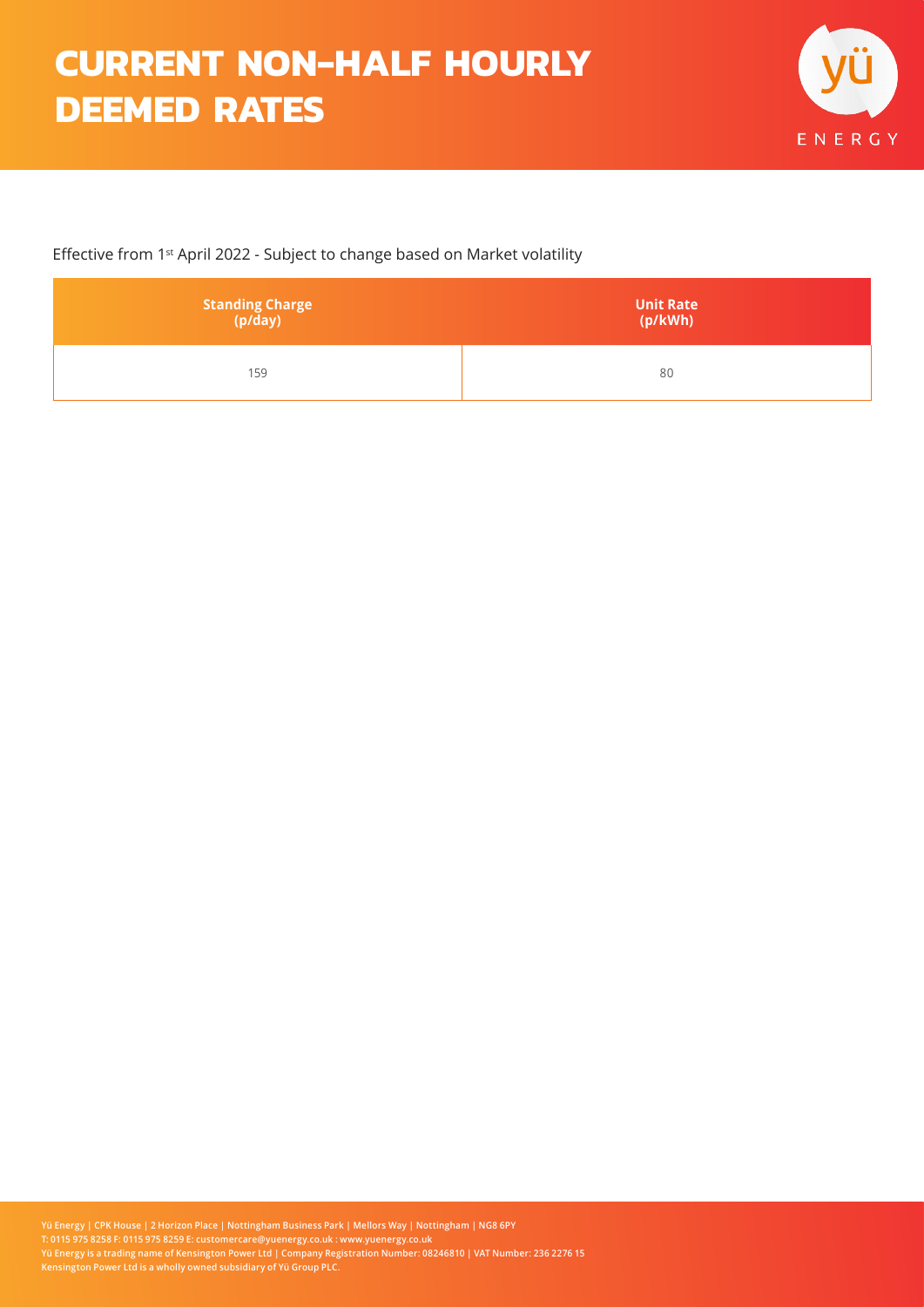

## Effective from 3rd April 2022 - Subject to change based on Market volatility

| <b>Band</b>    | <b>AQ Ranges</b><br>(kWh) | <b>Standing Charge</b><br>(p/day) | <b>Unit Rate</b><br>(p/kWh) |  |
|----------------|---------------------------|-----------------------------------|-----------------------------|--|
|                | < 73,200                  | 349                               | 25                          |  |
| $\overline{2}$ | 73,201 - 732,000          | 349                               | 25                          |  |
| 3              | >732,001                  | 2285*                             | 25                          |  |

**\* Band 3 standing charge is the minimum, any additional fixed costs will be passed-through.**